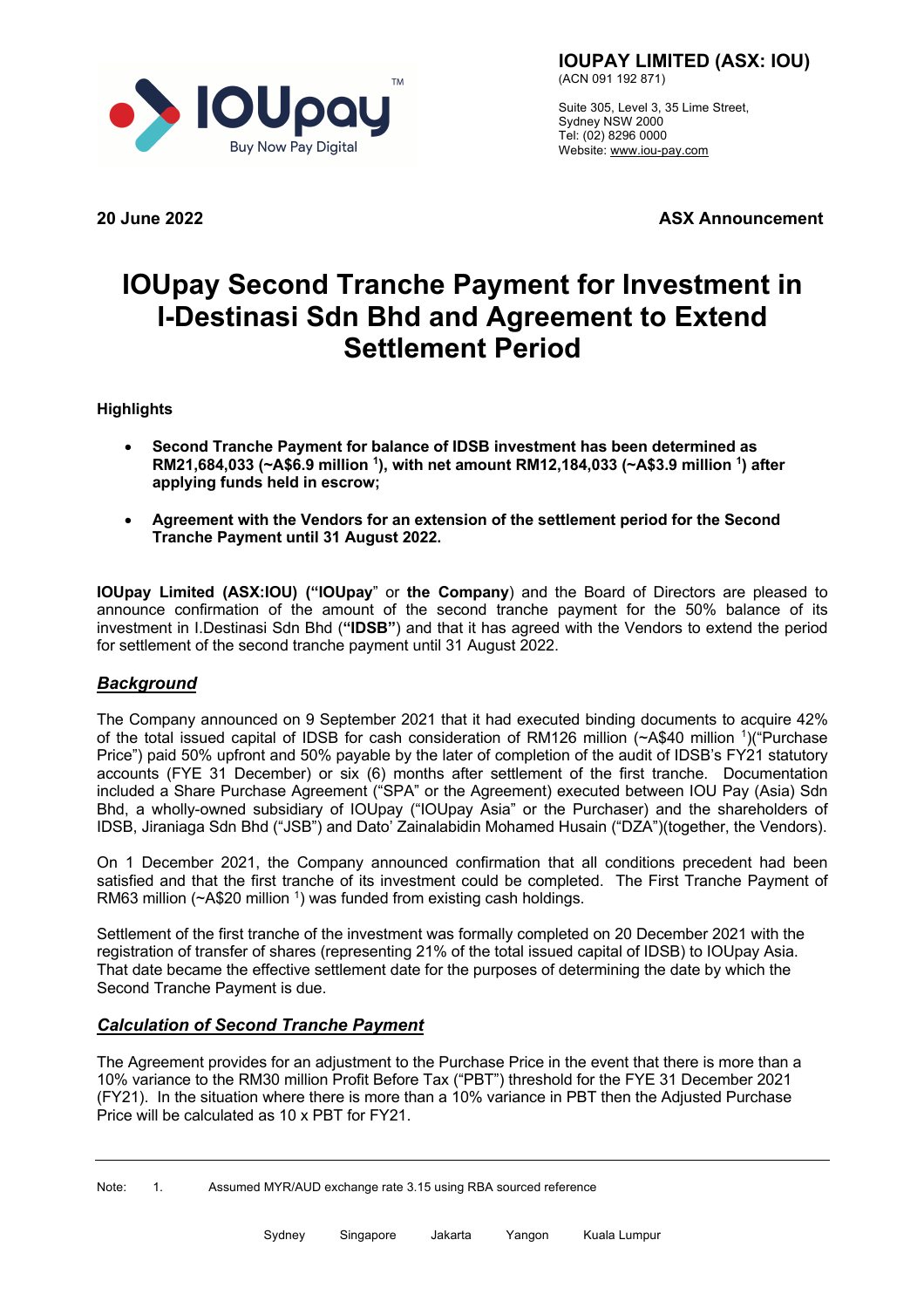The audited statutory accounts of IDSB for FY21 are now available and so the amount of the Second Tranche Payment can be determined. The Company confirms that IOUpay Asia and the Vendors have agreed the following calculation:

- $\triangleright$  PBT for FY21 confirmed as RM20,162,865
- $\triangleright$  Adjusted Purchase Price = 10 x PBT = RM201,628,650
- $\triangleright$  Total Amount Payable is 42% of RM201,628,650 = RM84,684,033
- $\triangleright$  Second Tranche Payment = Total Amount Payable less First Tranche Payment
- Ø Second Tranche Payment = RM84,684,033 less RM63,000,000 = RM21,684,033

Note that the Company allocated funds to an escrow account with the Company's lawyers pending completion of the transaction. The escrow amount is currently RM9.5 million (~A\$3 million 1) and will be applied to completion of the Second Tranche Payment.

The net amount required to complete settlement of the second tranche of the investment will be RM12,184,033 ( $\sim$ A\$3.9 million <sup>1</sup>), after applying the funds held in escrow.

### *Extension of Settlement Period*

The Agreement provides for settlement of the Second Tranche Payment to be completed by 20 June 2022, being six (6) months after completion of settlement of the first tranche of the investment.

The Company advises that IOUpay Asia and the Vendors have formally agreed to extend the date for settlement of the Second Tranche Payment to no later than 31 August 2022.

Documentation to confirm the amount of the Second Tranche Payment and to extend the settlement period has been prepared by the Company's lawyers and executed by the parties.

The release of this announcement was authorised by the Board of the Company and released by the Company Secretary.

Yours faithfully,

**IOUpay Limited** 

**(Aaron) Lee Chin Wee Chairman & Executive Director**

#### **Media Enquiries:**

Marietta Delvecchio +61 413 479 721 Media & Capital Partners marietta.delvecchio@mcpartners.com.au

#### **About IOUpay (ASX:IOU):**

IOUpay Limited (ASX:IOU) provides fintech and digital commerce software solutions and services that enable its institutional customers to securely authenticate end-user customers and process banking, purchase and payment transactions.